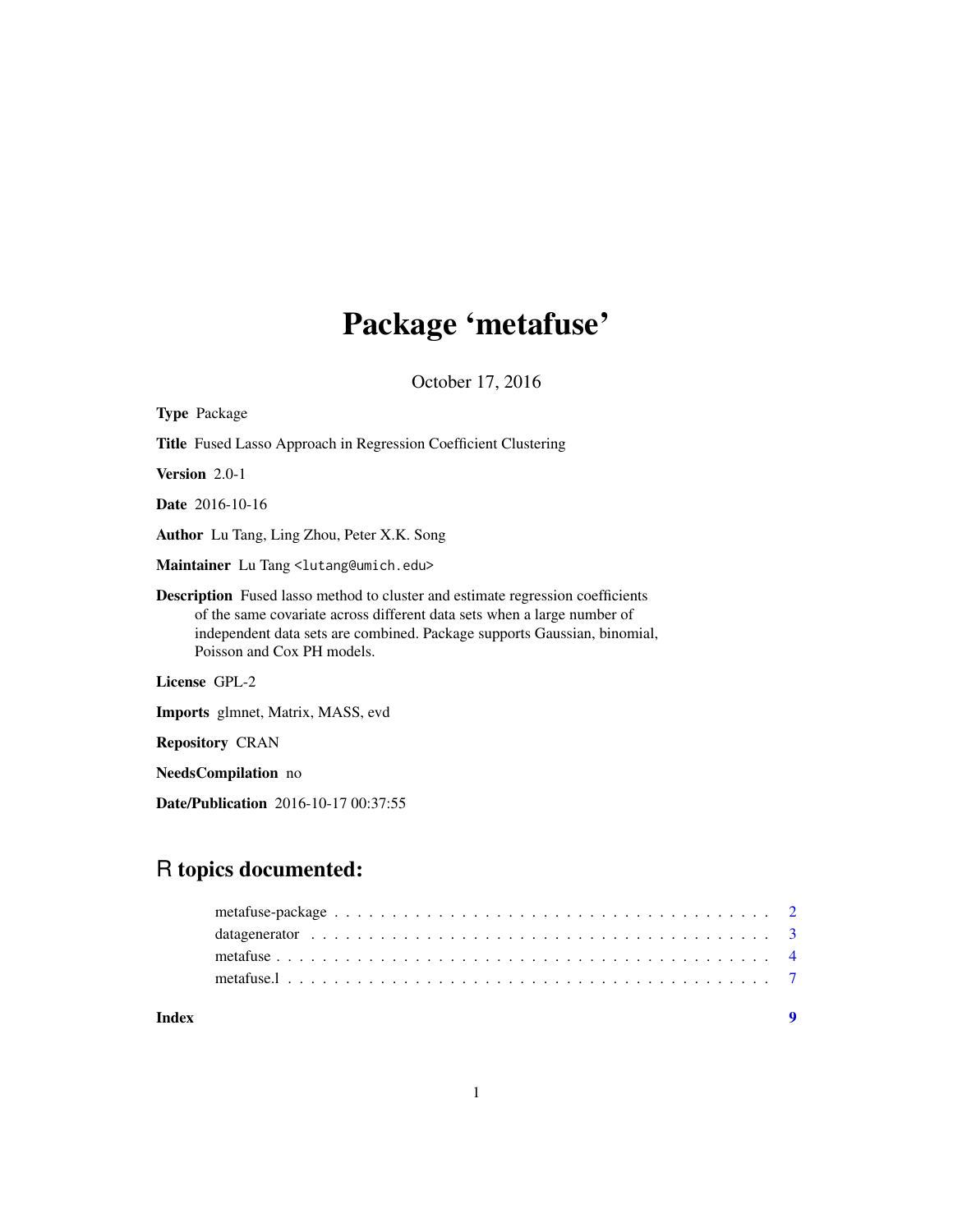<span id="page-1-0"></span>

#### Description

Fused lasso method to cluster and estimate regression coefficients of the same covariate across different data sets when a large number of independent data sets are combined. Package supports Gaussian, binomial, Poisson and Cox PH models.

#### Details

Simple to use. Accepts X, y, and sid (numerica data source ID for which data entry belongs to) for regression models. Returns regression coefficient estimates and clusterings patterns of coefficients across different datasets, for each covariate. Provides visualization by fusogram, a dendrogram-type of presentation of coefficient clustering pattern across data sources.

# Author(s)

Lu Tang, Ling Zhou, Peter X.K. Song Maintainer: Lu Tang <lutang@umich.edu>

#### References

Lu Tang, and Peter X.K. Song. Fused Lasso Approach in Regression Coefficients Clustering - Learning Parameter Heterogeneity in Data Integration. *Journal of Machine Learning Research*, 17(113):1-23, 2016.

Fei Wang, Lu Wang, and Peter X.K. Song. Fused lasso with the adaptation of parameter ordering in combining multiple studies with repeated measurements. *Biometrics*, DOI:10.1111/biom.12496, 2016.

#### Examples

```
########### generate data ###########
n <- 200 # sample size in each dataset (can also be a K-element vector)
K < -10 # number of datasets for data integration
p \le -3 # number of covariates in X (including the intercept)
# the coefficient matrix of dimension K * p, used to specify the heterogeneous pattern
beta0 <- matrix(c(0.0,0.0,0.0,0.0,0.0,0.0,0.0,0.0,0.0,0.0, # beta_0 of intercept
                 0.0,0.0,0.0,0.0,0.0,1.0,1.0,1.0,1.0,1.0, # beta_1 of X_1
                 0.0, 0.0, 0.0, 0.0, 0.5, 0.5, 0.5, 1.0, 1.0, 1.0), # beta_2 of X_2
               K, p)
# generate a data set, family=c("gaussian", "binomial", "poisson", "cox")
data <- datagenerator(n=n, beta0=beta0, family="gaussian", seed=123)
```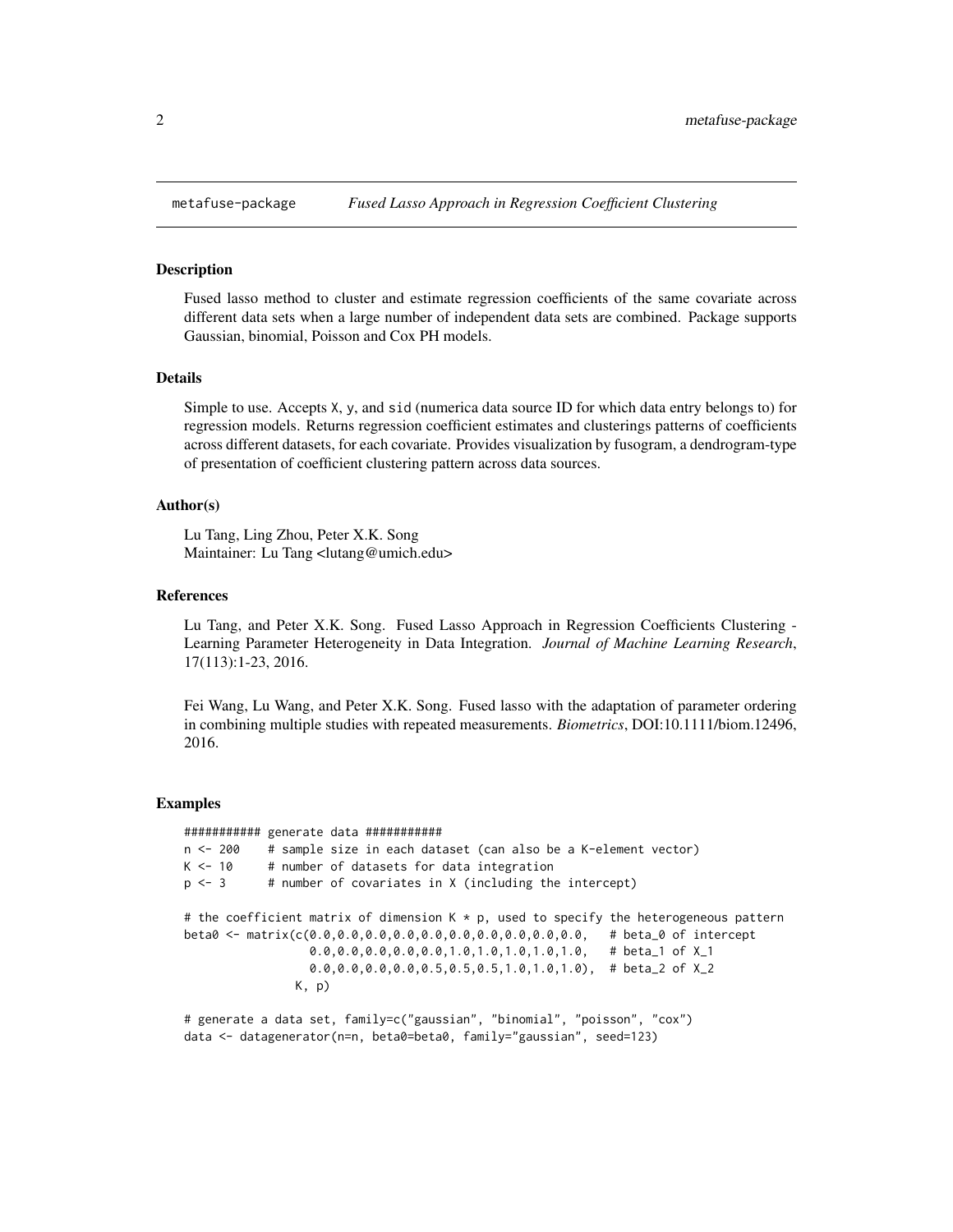### <span id="page-2-0"></span>datagenerator 3

```
# prepare the input for metafuse
y <- data$y
sid <- data$group
X \leftarrow data[, -c(1, \text{ncol(data)})########### run metafuse ###########
# fuse slopes of X1 (which is heterogeneous with 2 clusters)
metafuse(X=X, y=y, sid=sid, fuse.which=c(1), family="gaussian", intercept=TRUE, alpha=0,
          criterion="EBIC", verbose=TRUE, plots=TRUE, loglambda=TRUE)
# fuse slopes of X2 (which is heterogeneous with 3 clusters)
metafuse(X=X, y=y, sid=sid, fuse.which=c(2), family="gaussian", intercept=TRUE, alpha=0,
          criterion="EBIC", verbose=TRUE, plots=TRUE, loglambda=TRUE)
# fuse all three covariates
metafuse(X=X, y=y, sid=sid, fuse.which=c(0,1,2), family="gaussian", intercept=TRUE, alpha=0,
          criterion="EBIC", verbose=TRUE, plots=TRUE, loglambda=TRUE)
# fuse all three covariates, with sparsity penalty
metafuse(X=X, y=y, sid=sid, fuse.which=c(0,1,2), family="gaussian", intercept=TRUE, alpha=1,
          criterion="EBIC", verbose=TRUE, plots=TRUE, loglambda=TRUE)
# fit metafuse at a given lambda
metafuse.l(X=X, y=y, sid=sid, fuse.which=c(0,1,2), family="gaussian", intercept=TRUE,
          alpha=1, lambda=0.5)
```
datagenerator *simulate data*

#### Description

Simulate a dataset with data from K different sources, for demonstration of metafuse.

## Usage

datagenerator(n, beta0, family, seed = NA)

### Arguments

| n      | a vector of length K (the total number of datasets being integrated), specifying<br>the sample sizes of individual datasets; can also be an scalar, in which case the<br>function simulates K datasets of equal sample size                                     |
|--------|-----------------------------------------------------------------------------------------------------------------------------------------------------------------------------------------------------------------------------------------------------------------|
| beta0  | a coefficient matrix of dimension $K * p$ , where K is the number of datasets being<br>integrated and p is the number of covariates, including the intercept                                                                                                    |
| family | the type of the response vector, $c''$ gaussian", "binomial", "poisson", "cox");<br>"gaussian" for continuous response, "binomial" for binary response, "poisson"<br>for count response, "cox" for observed time-to-event response, with censoring<br>indicator |
| seed   | the random seed for data generation, default is NA                                                                                                                                                                                                              |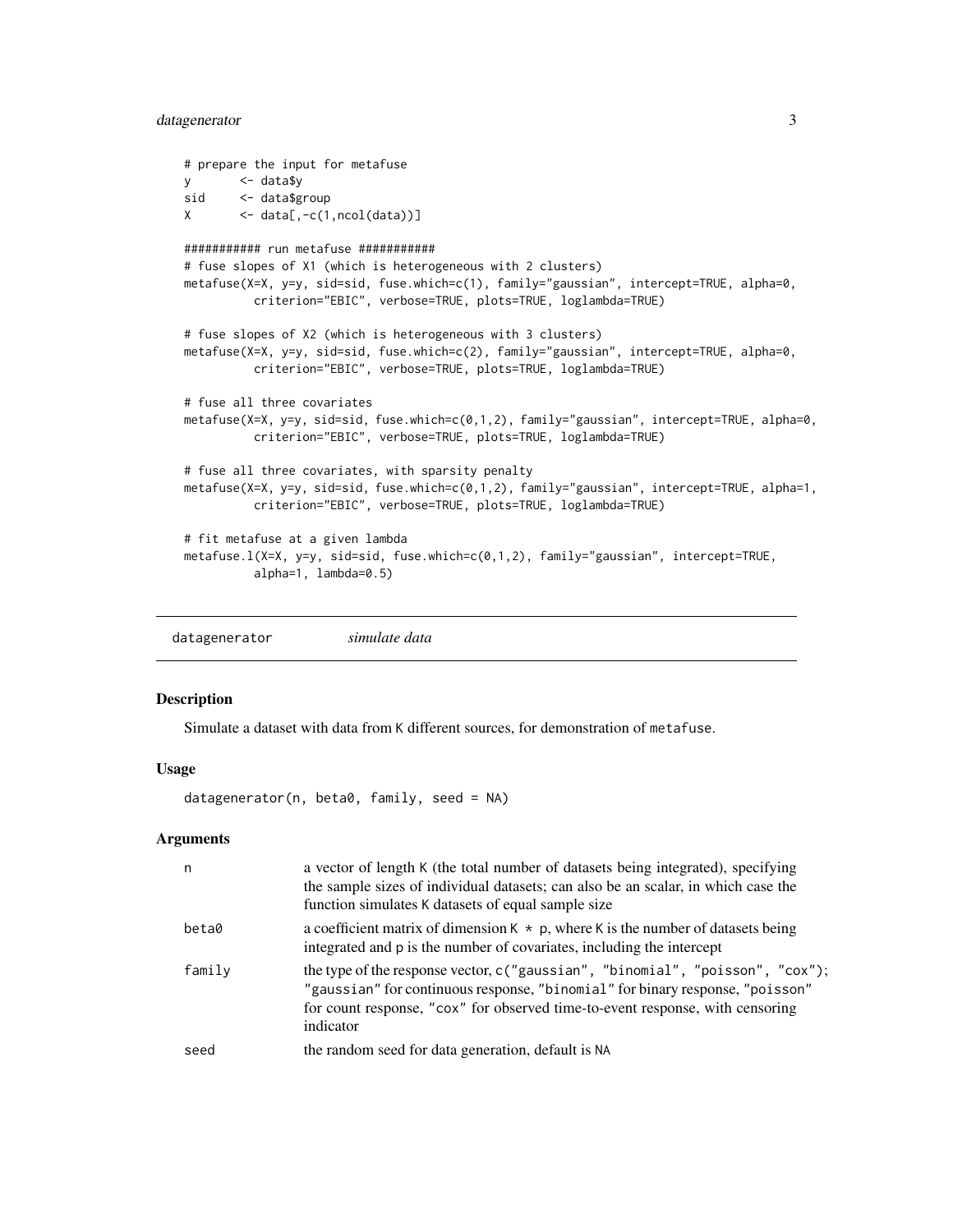#### <span id="page-3-0"></span>Details

These datasets are artifical, and are used to demonstrate the features of metafuse. In the case when family="cox", the response will contain two vectors, a time-to-event variable time and a censoring indicator status.

#### Value

Returns data frame with  $n*K$  rows (if n is a scalar), or sum(n) rows (if n is a K-element vector). The data frame contains columns "y", " $x1$ ", ..., " $x_p-1$ " and "group" if family="gaussian", "binomial" or "poisson"; or contains columns "time", "status", "x1", ..., "x\_p-1" and "group" if family="cox".

#### Examples

########### generate data ########### n <- 200 # sample size in each dataset (can also be a K-element vector)  $K < -10$  # number of datasets for data integration  $p \le -3$  # number of covariates in X (including the intercept) # the coefficient matrix of dimension  $K * p$ , used to specify the heterogeneous pattern beta0 <- matrix(c(0.0,0.0,0.0,0.0,0.0,0.0,0.0,0.0,0.0,0.0, # beta\_0 of intercept 0.0,0.0,0.0,0.0,0.0,1.0,1.0,1.0,1.0,1.0, # beta\_1 of X\_1 0.0,0.0,0.0,0.0,0.5,0.5,0.5,1.0,1.0,1.0), # beta\_2 of X\_2 K, p) # generate a data set, family=c("gaussian", "binomial", "poisson", "cox") data <- datagenerator(n=n, beta0=beta0, family="gaussian", seed=123) names(data) # if family="cox", returned dataset contains columns "time"" and "status" instead of "y" data <- datagenerator(n=n, beta0=beta0, family="cox", seed=123) names(data)

metafuse *fit a GLM with fusion penalty for data integraion*

#### Description

Fit a GLM with fusion penalty on coefficients within each covariate across datasets, generate solution path and fusograms for visualization of the model selection.

#### Usage

```
metafuse(X = X, y = y, sid = sid, fuse.which = c(0:ncol(X)),
  family = "gaussian", intercept = TRUE, alpha = 0, criterion = "EBIC",
  verbose = TRUE, plots = FALSE, loglambda = TRUE)
```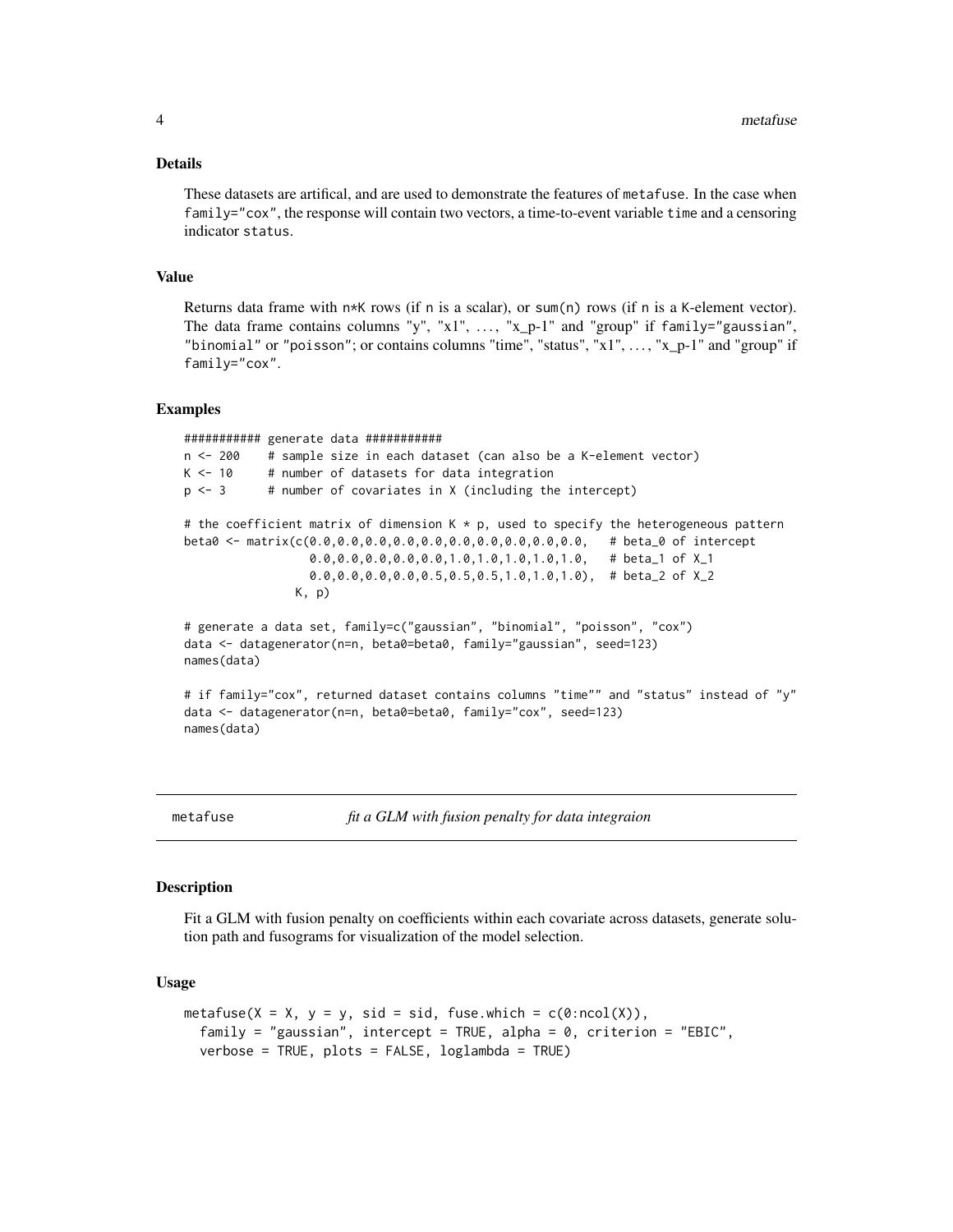#### metafuse 5

# Arguments

| $\mathsf{X}$ | a matrix (or vector) of predictor(s), with dimensions of $N*(p-1)$ , where N is the<br>total sample size of the integrated dataset                                                                                             |
|--------------|--------------------------------------------------------------------------------------------------------------------------------------------------------------------------------------------------------------------------------|
| У            | a vector of response, with length N; when family="cox", y is a data frame with<br>cloumns time and status                                                                                                                      |
| sid          | data source ID of length N, must contain integers numbered from 1 to K                                                                                                                                                         |
| fuse.which   | a vector of integers from 0 to p-1, indicating which covariates are considered<br>for fusion; 0 corresponds to the intercept; coefficients of covariates not in this<br>vector are homogeneously estimated across all datasets |
| family       | response vector type, "gaussian" if y is a continuous vector, "binomial" if y<br>is binary vector, "poisson" if y is a count vector, "cox" if y is a data frame with<br>cloumns time and status                                |
| intercept    | if TRUE, intercept will be included, default is TRUE                                                                                                                                                                           |
| alpha        | the ratio of sparsity penalty to fusion penalty, default is $0$ (i.e., no variable selec-<br>tion, only fusion)                                                                                                                |
| criterion    | "AIC" for AIC, "BIC" for BIC, "EBIC" for extended BIC, default is "BIC"                                                                                                                                                        |
| verbose      | if TRUE, outputs whenever a fusion event happens, and returns the current value<br>of lambda, default is TRUE                                                                                                                  |
| plots        | if TRUE, create solution paths and fusogram plots to visualize the clustering of<br>regression coefficients across datasets, default is FALSE                                                                                  |
| loglambda    | if TRUE, lambda will be plotted in log-10 scale, default is TRUE                                                                                                                                                               |

# Details

Adaptive lasso penalty is used. See Zou (2006) for detail.

# Value

A list containing the following items will be returned:

| family    | the response/model type                                                                                                                                                        |
|-----------|--------------------------------------------------------------------------------------------------------------------------------------------------------------------------------|
| criterion | model selection criterion used                                                                                                                                                 |
| alpha     | the ratio of sparsity penalty to fusion penalty                                                                                                                                |
| if.fuse   | whether covariate is assumed to be heterogeneous $(1)$ or homogeneous $(0)$                                                                                                    |
| betahat   | the estimated regression coefficients                                                                                                                                          |
| betainfo  | additional information about the fit, including degree of freedom, optimal lambda<br>value, maximum lambda value to fuse all coefficients, and estimated friction of<br>fusion |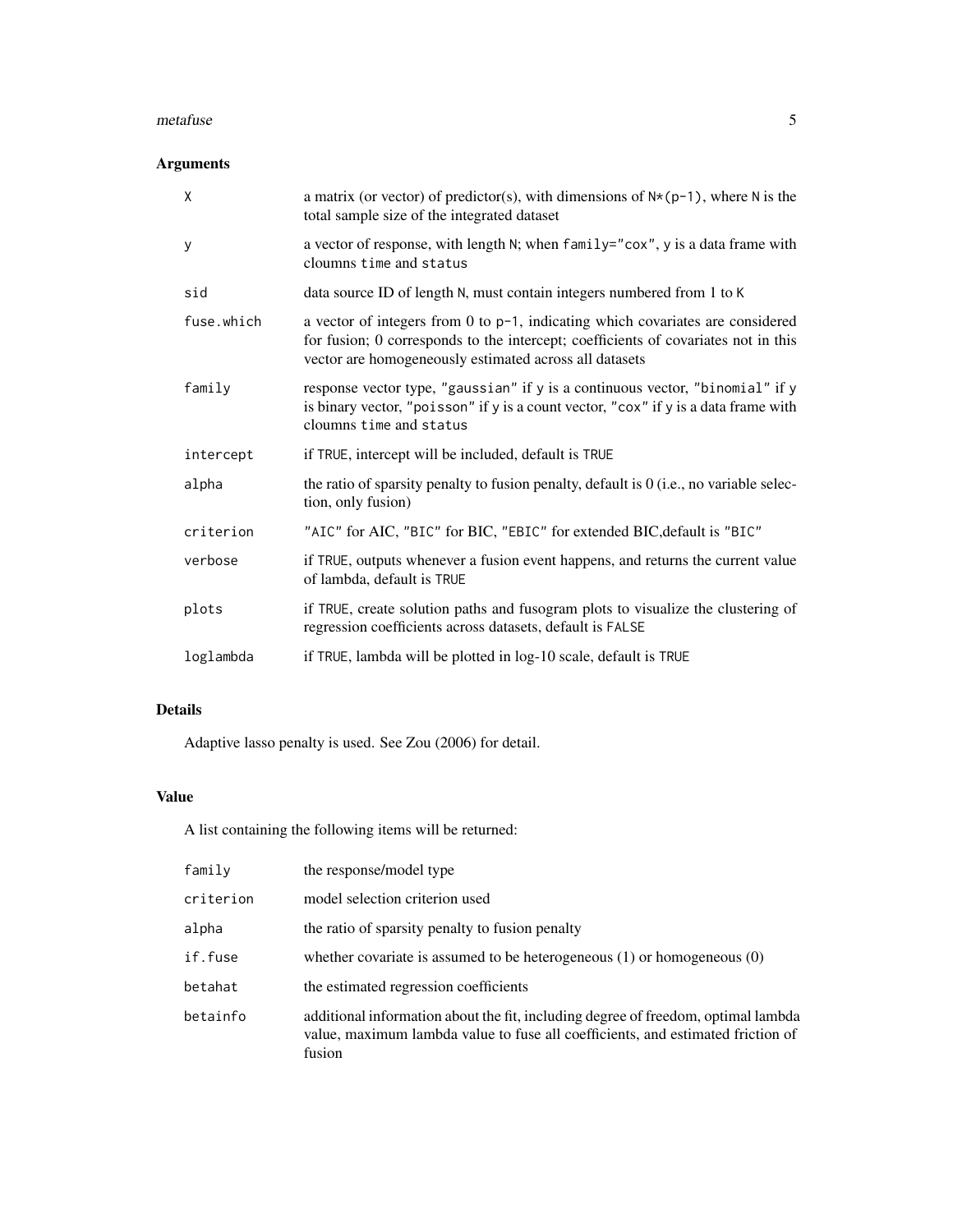#### References

Lu Tang, and Peter X.K. Song. Fused Lasso Approach in Regression Coefficients Clustering - Learning Parameter Heterogeneity in Data Integration. *Journal of Machine Learning Research*, 17(113):1-23, 2016.

Fei Wang, Lu Wang, and Peter X.K. Song. Fused lasso with the adaptation of parameter ordering in combining multiple studies with repeated measurements. *Biometrics*, DOI:10.1111/biom.12496, 2016.

#### Examples

```
########### generate data ###########
n <- 200 # sample size in each dataset (can also be a K-element vector)
K < -10 # number of datasets for data integration
p \le -3 # number of covariates in X (including the intercept)
# the coefficient matrix of dimension K * p, used to specify the heterogeneous pattern
beta0 <- matrix(c(0.0,0.0,0.0,0.0,0.0,0.0,0.0,0.0,0.0,0.0, # beta_0 of intercept
                  0.0,0.0,0.0,0.0,0.0,1.0,1.0,1.0,1.0,1.0, # beta_1 of X_1
                  0.0, 0.0, 0.0, 0.0, 0.5, 0.5, 0.5, 1.0, 1.0, 1.0), # beta_2 of X_2
                K, p)
# generate a data set, family=c("gaussian", "binomial", "poisson", "cox")
data <- datagenerator(n=n, beta0=beta0, family="gaussian", seed=123)
# prepare the input for metafuse
y <- data$y
sid <- data$group
X \leftarrow data[, -c(1, \text{ncol(data)})########### run metafuse ###########
# fuse slopes of X1 (which is heterogeneous with 2 clusters)
metafuse(X=X, y=y, sid=sid, fuse.which=c(1), family="gaussian", intercept=TRUE, alpha=0,
          criterion="EBIC", verbose=TRUE, plots=TRUE, loglambda=TRUE)
# fuse slopes of X2 (which is heterogeneous with 3 clusters)
metafuse(X=X, y=y, sid=sid, fuse.which=c(2), family="gaussian", intercept=TRUE, alpha=0,
          criterion="EBIC", verbose=TRUE, plots=TRUE, loglambda=TRUE)
# fuse all three covariates
metafuse(X=X, y=y, sid=sid, fuse.which=c(0,1,2), family="gaussian", intercept=TRUE, alpha=0,
          criterion="EBIC", verbose=TRUE, plots=TRUE, loglambda=TRUE)
# fuse all three covariates, with sparsity penalty
metafuse(X=X, y=y, sid=sid, fuse.which=c(0,1,2), family="gaussian", intercept=TRUE, alpha=1,
          criterion="EBIC", verbose=TRUE, plots=TRUE, loglambda=TRUE)
```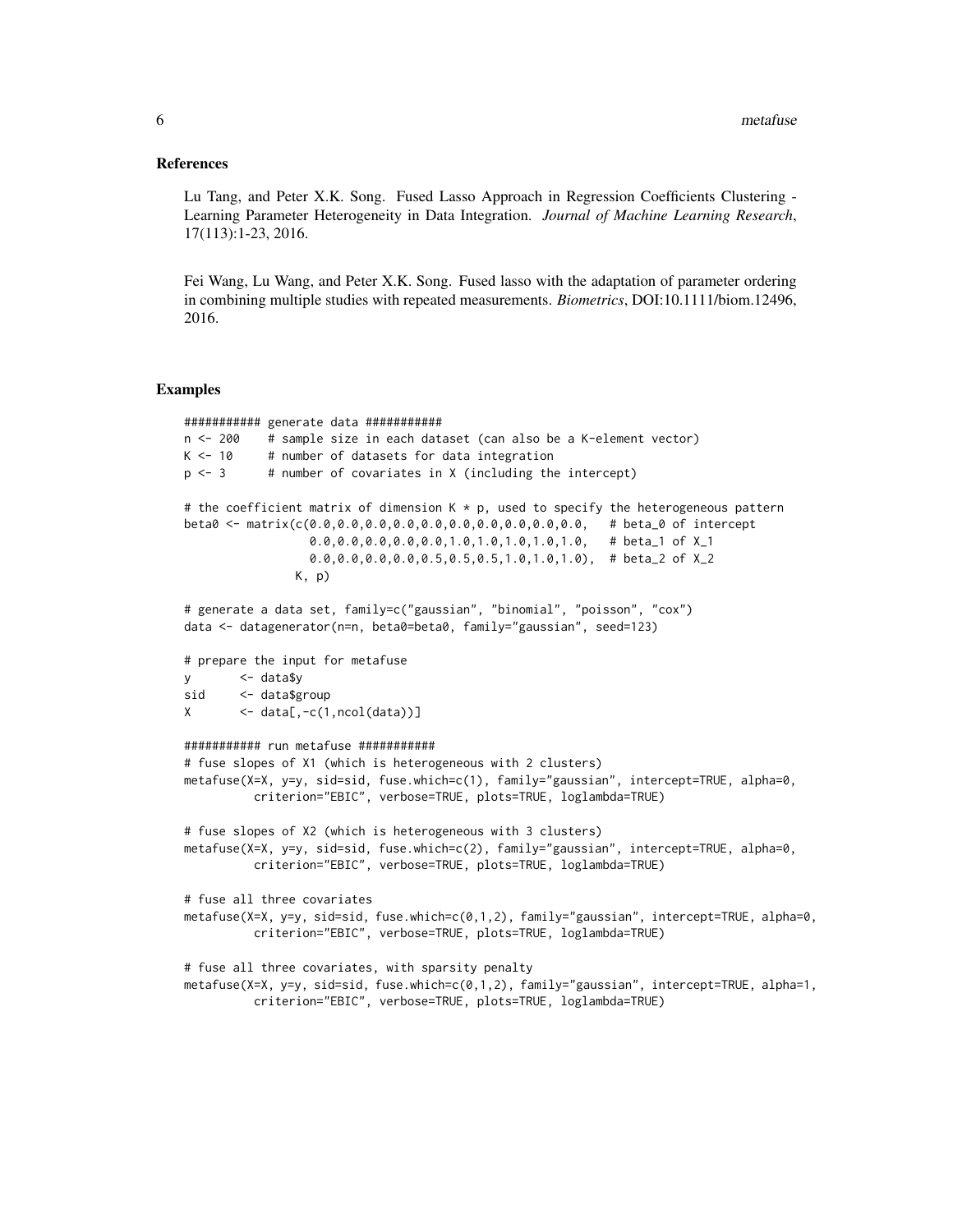<span id="page-6-0"></span>

# Description

Fit a GLM with fusion penalty on coefficients within each covariate at given lambda.

# Usage

```
metafuse.l(X = X, y = y, sid = sid, fuse.which = c(0:ncol(X)),
 family = "gaussian", intercept = TRUE, alpha = 0, lambda = lambda)
```
# Arguments

| X          | a matrix (or vector) of predictor(s), with dimensions of $N*(p-1)$ , where N is the<br>total sample size of the integrated dataset                                                                                                |
|------------|-----------------------------------------------------------------------------------------------------------------------------------------------------------------------------------------------------------------------------------|
| y          | a vector of response, with length N; when family="cox", y is a data frame with<br>cloumns time and status                                                                                                                         |
| sid        | data source ID of length N, must contain integers numbered from 1 to K                                                                                                                                                            |
| fuse.which | a vector of integers from 0 to $p-1$ , indicating which covariates are considered<br>for fusion; 0 corresponds to the intercept; coefficients of covariates not in this<br>vector are homogeneously estimated across all datasets |
| family     | response vector type, "gaussian" if y is a continuous vector, "binomial" if y<br>is binary vector, "poisson" if y is a count vector, "cox" if y is a data frame with<br>cloumns time and status                                   |
| intercept  | if TRUE, intercept will be included, default is TRUE                                                                                                                                                                              |
| alpha      | the ratio of sparsity penalty to fusion penalty, default is $0$ (i.e., no variable selec-<br>tion, only fusion)                                                                                                                   |
| lambda     | tuning parameter for fusion penalty                                                                                                                                                                                               |

# Details

Adaptive lasso penalty is used. See Zou (2006) for detail.

#### Value

A list containing the following items will be returned:

| family   | the response/model type                                                                                                                                                        |
|----------|--------------------------------------------------------------------------------------------------------------------------------------------------------------------------------|
| alpha    | the ratio of sparsity penalty to fusion penalty                                                                                                                                |
| if.fuse  | whether covariate is assumed to be heterogeneous $(1)$ or homogeneous $(0)$                                                                                                    |
| betahat  | the estimated regression coefficients                                                                                                                                          |
| betainfo | additional information about the fit, including degree of freedom, optimal lambda<br>value, maximum lambda value to fuse all coefficients, and estimated friction of<br>fusion |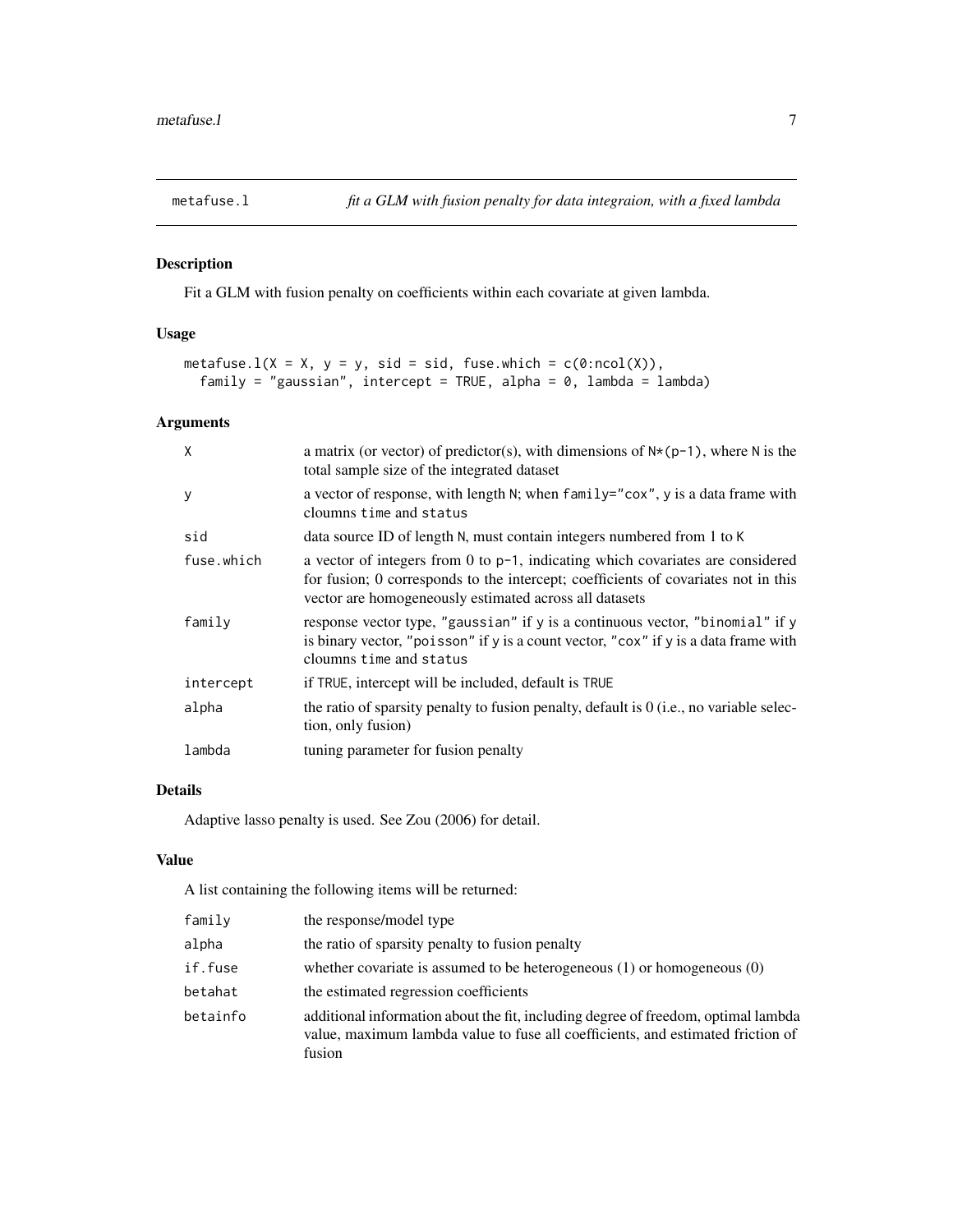#### References

Lu Tang, and Peter X.K. Song. Fused Lasso Approach in Regression Coefficients Clustering - Learning Parameter Heterogeneity in Data Integration. *Journal of Machine Learning Research*, 17(113):1-23, 2016.

Fei Wang, Lu Wang, and Peter X.K. Song. Fused lasso with the adaptation of parameter ordering in combining multiple studies with repeated measurements. *Biometrics*, DOI:10.1111/biom.12496, 2016.

#### Examples

```
########### generate data ###########
n <- 200 # sample size in each dataset (can also be a K-element vector)
K < -10 # number of datasets for data integration
p \le -3 # number of covariates in X (including the intercept)
# the coefficient matrix of dimension K * p, used to specify the heterogeneous pattern
beta0 <- matrix(c(0.0,0.0,0.0,0.0,0.0,0.0,0.0,0.0,0.0,0.0, # beta_0 of intercept
                 0.0,0.0,0.0,0.0,0.0,1.0,1.0,1.0,1.0,1.0, # beta_1 of X_1
                 0.0,0.0,0.0,0.0,0.5,0.5,0.5,1.0,1.0,1.0), # beta_2 of X_2
               K, p)
# generate a data set, family=c("gaussian", "binomial", "poisson", "cox")
data <- datagenerator(n=n, beta0=beta0, family="gaussian", seed=123)
# prepare the input for metafuse
y <- data$y
sid <- data$group
X \leftarrow data[, -c(1, \text{ncol(data)})########### run metafuse ###########
# fit metafuse at a given lambda
metafuse.l(X=X, y=y, sid=sid, fuse.which=c(0,1,2), family="gaussian", intercept=TRUE,
         alpha=1, lambda=0.5)
```